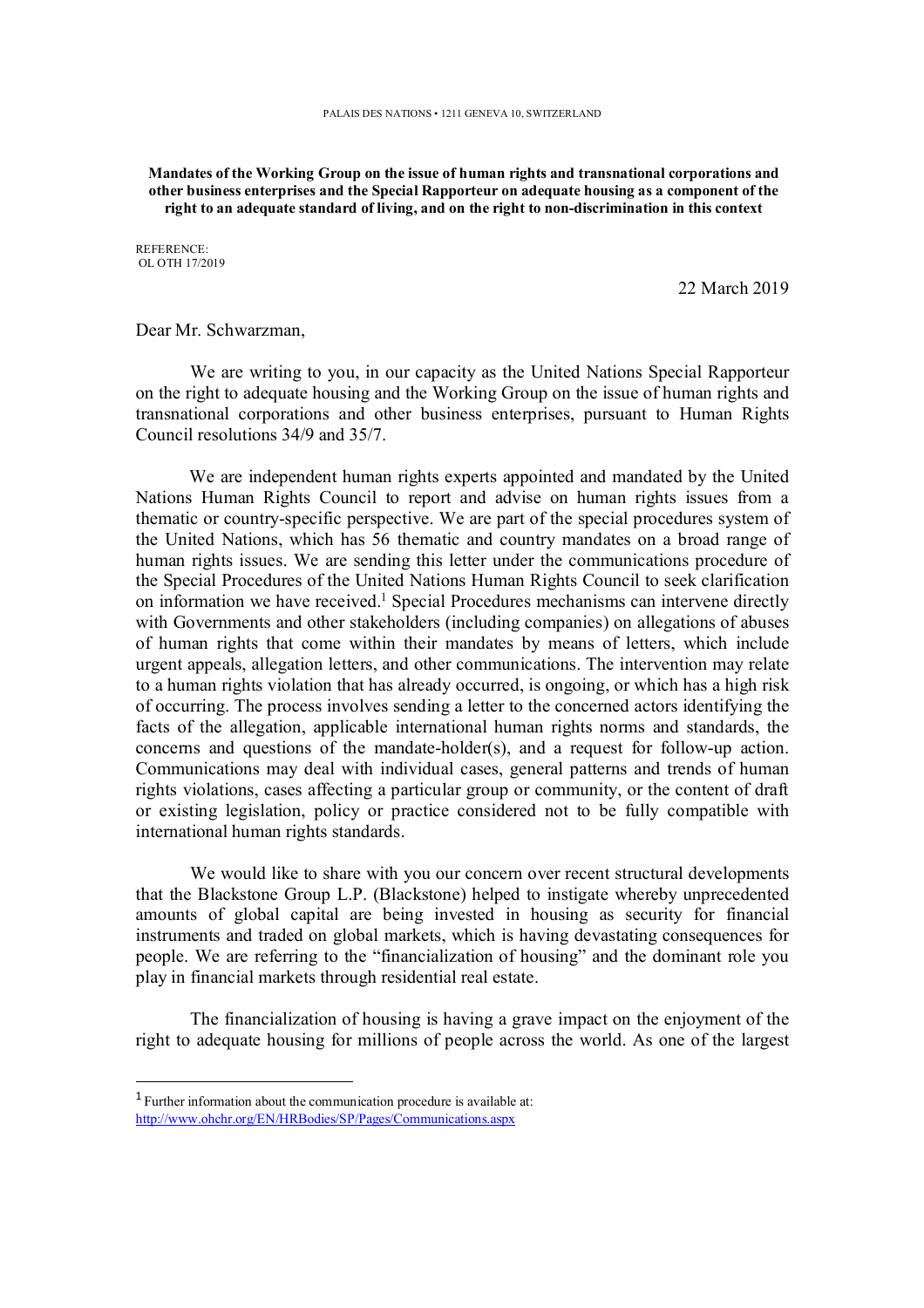real estate private equity firms in the world, with \$136 billion of assets under management, operating in North America, Europe, Asia and Latin America, your practices are significantly contributing to this. Since 1991 Blackstone has been involved in the purchase, sale, and operation of real estate as an alternative asset class. Whilst Blackstone engages in the purchase and management of real estate assets across sectors, it is its actions within residential real estate markets (single and multi-family dwellings) commencing in 2012 that is the subject of this letter.

We would like you to be aware of our principle concerns with respect to Blackstone's engagement in residential real estate, from the perspective of human rights.

First, in the aftermath of the 2008 global financial crisis, Blackstone, through its Invitation Homes unit, significantly increased its presence in the residential real estate sector, particularly in the US, by purchasing an extraordinary and unprecedented number of foreclosed single-family properties, which were then converted into rental accommodation. This large-scale ownership has made it possible for single family rentals  $(SFR)$  to become, for the first time, an asset class<sup>2</sup> and has had deleterious effects on the enjoyment of the right to housing.

Second, Blackstone and its subsidiaries have also been purchasing multi-family rentals (MFR) at unprecedented rates across the world, which is also having deleterious effects on the right to housing.

Third, Blackstone is using its significant resources and political leverage to undermine domestic laws and policies that would in fact improve access to adequate housing consistent with international human rights law.

#### **1. Blackstone's Single Family Rental holdings**

In 2017, Invitation Homes merged with Starwood Waypoint Homes to form the largest single family rental company in the United States of America. Invitation Homes, is now a public company in which Blackstone Group L.P. owns a majority of voting shares. It has a portfolio of 82,260 single family rental homes across 17 markets in the United States of America, with a focus on the Western US (28,663 homes) and Florida (25,682 homes). While these holdings only represent a small percentage of single family homes across the United States of America, Invitation Homes holdings are significant for the number attributed to a single corporate owner. Though these houses are home to the tenants who reside within them, in the financial world they are understood as "rentbacked structured securities" and as such have become financial products. To do this, Blackstone sells bonds to investors – backed by the rental payments of properties and using the mortgages on the properties as collateral.

A number of concerns with respect to Invitation Homes' dominance in the US SFR market have been brought to our attention.

 $\overline{a}$ 

<sup>&</sup>lt;sup>2</sup> Desiree Fields, Constructing a New Asset Class: Property-led Financial Accumulation after the Crisis, 2017.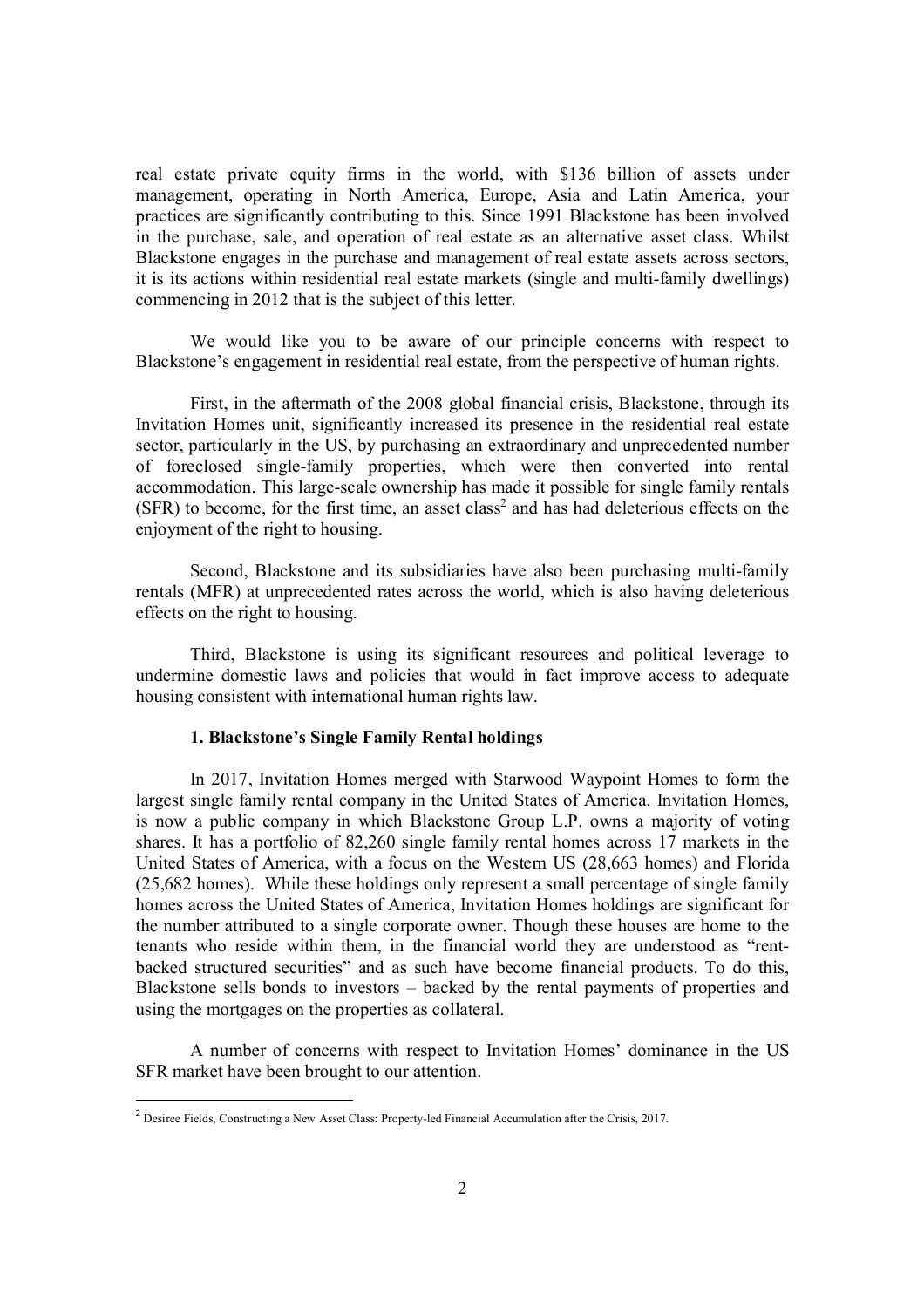SFRs with institutional owners are associated with undue rent increases making housing unaffordable for many existing tenants and reducing the availability of affordable housing stock. In many cases tenants renting from Invitation Homes are now making rental payments that are higher than were their mortgage payments, without the benefit of accruing equity. And rent increases in institutionally owned homes are higher than overall averages. In Los Angeles, for example, in the first quarter of 2017 rents increased overall by 3.9% but Invitation Homes reports almost double that, with rent increase of 7% in Western States for the 3rd quarter of 2017. Increasing rents beyond the scope of household income is inconsistent with the right to housing.

We understand that Invitation Homes has introduced a number of measures and policies that are contributing to increased costs for tenants. This is resulting in heightened insecurity for Invitation Homes SFR tenants, who face immediate eviction if they make a late payment.

According to the information we have received, Invitation Homes has initiated a "national lease" policy which "standardizes rental fees across the portfolio," and has designed a system to "track resident delinquency on a daily basis" in order to continually assess late fees. In the first quarter of 2017, Invitation Homes credited its national lease and automated tenant-charge system with driving a 22% increase in ancillary income, resulting in \$2 million of additional revenue. These earnings for Invitation Homes and its investors come directly from tenants having to pay fees for a number of infractions or services, some of which are described below.

Tenants told us that when they ask Invitation Homes to undertake ordinary repairs or maintenance, such as to address plumbing household insect problems, they are charged directly for any undertakings on top of their rent. They also reported that Invitation Homes – through an automated system – is quick to threaten eviction or file eviction notices due to late payment of rent or late of payment of fees (95 USD per incident), no matter the circumstances. If a tenant cannot pay the late fee and if Invitation Homes does not evict, that fee is added to the tenant's rent. If in the following month the tenant can pay their rent but not the additional charge, the tenant may be evicted for partial payment of rent. When tenants choose to challenge the eviction with Invitation Homes they incur additional fees and penalties.

In neighbourhoods heavily invested by private equity firms including Invitation Homes, more than 7,400 families and individuals are evicted every day. In Charlotte, North Carolina, for example, it was found that in 2013 Invitation Homes filed eviction proceedings against 10 percent of its renters.<sup>3</sup> This is a relatively high rate, even compared to the eviction rates of other investor housing providers, such as Camden Property Trust, with a rate of 2.5 percent over the same period.<sup>4</sup> The high rate of evictions is noted to be a direct result of the securitized bond model of real estate investment that is

<sup>&</sup>lt;sup>3</sup> Rebecca Burns, Michael Donley and Carmilla Manzanet, 'Game of Homes' (31st March 2014) In These Times, online at: http://inthesetimes.com/article/16424/game\_of\_homes

<sup>4</sup> ibid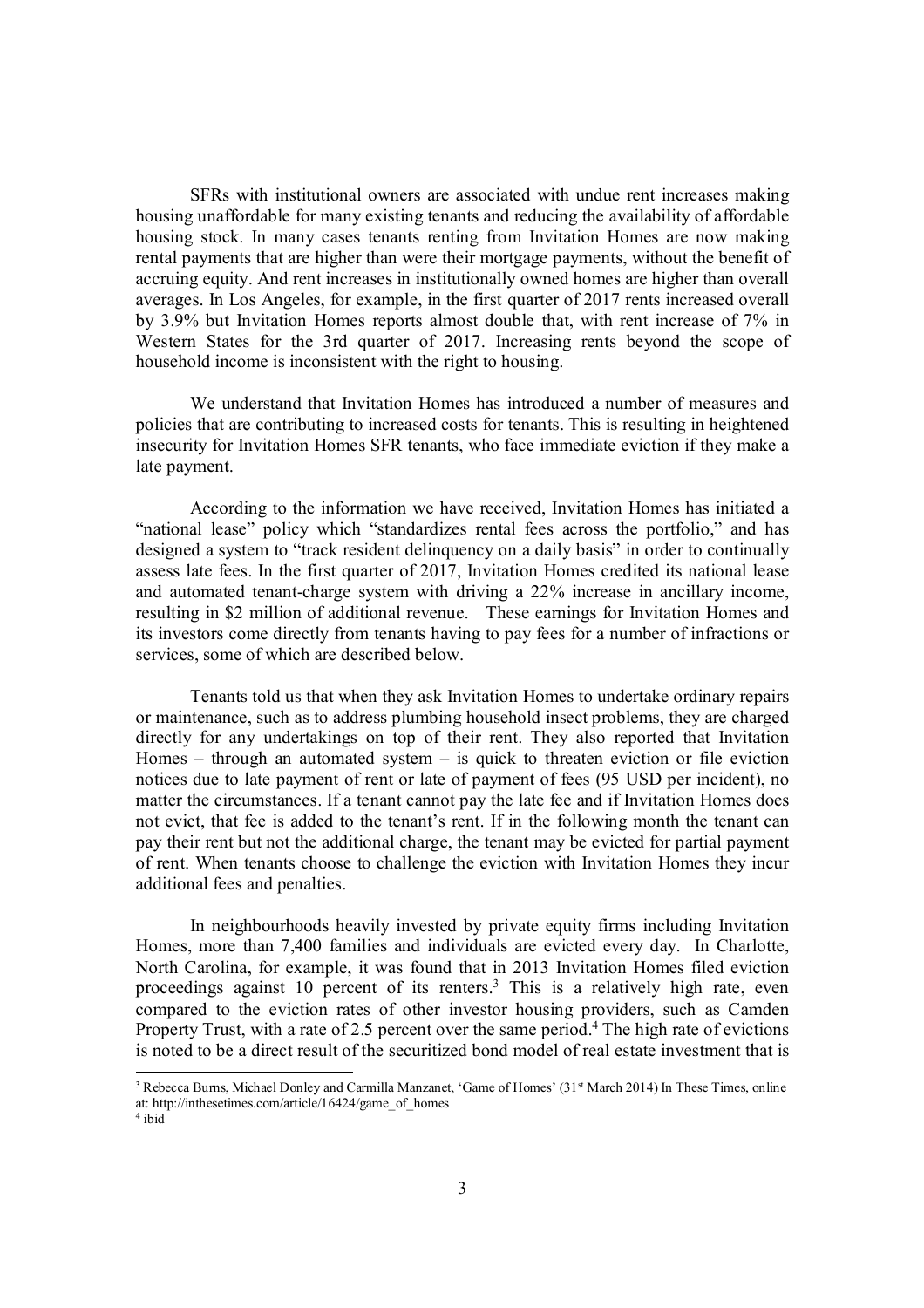operated by Invitation Homes, and which requires the company to maintain a 94 percent paying occupancy rate across its properties in order to satisfy investors.<sup>5</sup>

Tenants have indicated they feel insecure living in these conditions, where above average rent increases, exorbitant fees or the smallest infraction can result in arrears and lead to eviction and the threat of homelessness.

The financialization of SFR may also have a discriminatory impact on African Americans in the USA contrary to international human rights standards. It is now known that the US census tracts with greater exposure to the financialized and institutionalized single-family rental market have a dramatically higher percentage of African-American residents. This is because companies like Invitation Homes purchased SFRs in areas with high rates of foreclosures resulting from subprime loans. In California, for example, these areas were disproportionately located in low- and moderate-income communities of color and in places outside of city centers. In Los Angeles census tracts where the largest SFR companies own more than 15 percent of homes have an average Black population of approximately 30 percent. In contrast, census tracts with no homes owned by large single-family rental companies have an average Black population of only 6 percent. This trend is similar for California as a whole. For the 18 census block groups and 120 census tracts in California with more than 20 homes owned by large single-family rental companies, the percent of African-Americans is nearly three times that of block groups or census tracts with no homes owned by the largest companies.<sup>6</sup>

This is not to suggest that Invitation Homes is targeting African Americans directly, but that their practices and corporate decisions regarding late payment and other fees and high eviction rates will have a disproportionate impact amounting to indirect discrimination.

Lastly, we are concerned that within the SFR market Invitation Homes is not taking any steps to ensure it is actually contributing to the realization of the right to housing for vulnerable populations. For example, only 1 percent of Invitation Homes SFRs are allocated to lowest income tenants - those in receipt of Section 8 vouchers. In our opinion, in light of Invitation Homes dominance in the rental housing sector, it could and should play a role in ensuring access to affordable housing for the most vulnerable populations.

# **2. Blackstone and its subsidiaries purchase of Multi-Family Residences (MFR)**

In many countries around the world including Czech Republic, Denmark, Germany, Spain, Sweden and the United States, Blackstone and its subsidiaries have been targeting and purchasing multi-family residences in neighbourhoods deemed to be

<sup>5&</sup>lt;br>
<sup>5</sup> Rebecca Burns, 'Wall Street's teetering new rental empire' (13<sup>th</sup> September 2014) Al Jazeera America, online at: http://america.aljazeera.com/opinions/2014/9/wall-street-economyfinancialcrisisrentbackedsecurities.html

<sup>6</sup> Meredith Abood, "Securitizing Suburbia: The Financialization of Single-Family Rental Housing and The Need to Redefine "Risk" (2017), Masters Thesis, Massachusetts Institution of Technology, online at:

https://dspace.mit.edu/handle/1721.1/111349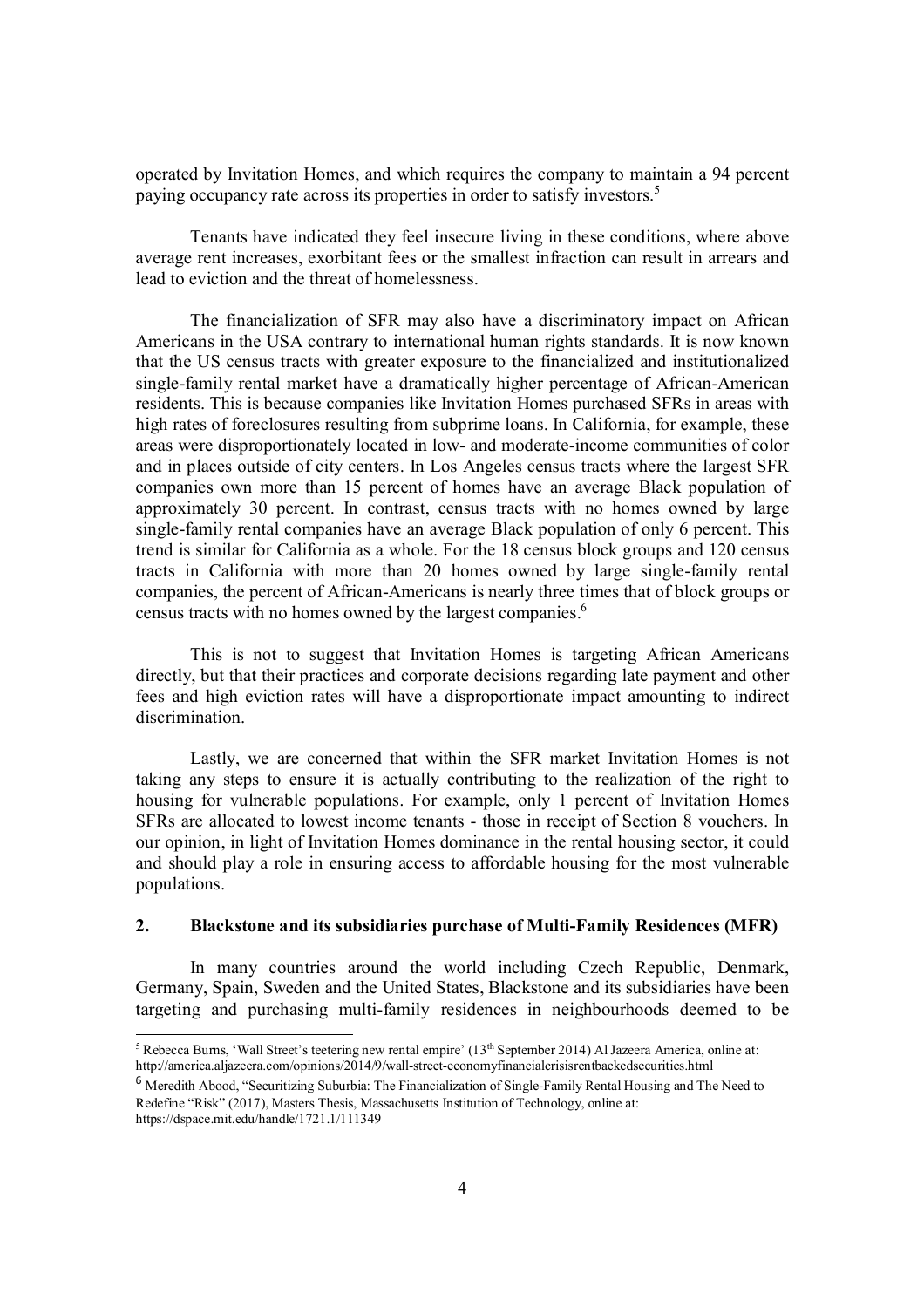"undervalued". In each case the pattern is similar. A building or several buildings are determined to be located in an undervalued area, which often means they house poor and low-income tenants. Blackstone purchases the building, undertakes repairs or refurbishment, and then increases the rents - often exorbitantly - driving existing tenants out, and replacing them with higher income tenants.

The Special Rapporteur on the right to housing has visited and learned of a number of buildings in Sweden where this pattern has played itself out. In Uppsala, which is considered an undervalued neighbourhood about 45 minutes outside of Stockholm, she visited tenants whose homes had been sold to Carnegie, a subsidiary of Blackstone at the time. Tenants living in apartments with rents set at a level they deemed affordable, indicated that one by one their units were being renovated, rents were then increased by up to 50 percent causing tenants to move out because they could no longer afford to live there.

We recently learned of a building in the City of Ostrava in the Czech Republic that is owned by RESIDOMO, a subsidiary of Blackstone. This building currently houses mostly Roma. It is reported that many of the tenants received eviction notices for nonpayment of rent, though tenants dispute the allegations. The tenants have been told that the building will be converted to a seniors' residence and that regardless of their rental status the tenants will be evicted without any alternative accommodation.

We are aware that in Madrid Blackstone purchased over 1,800 units of social housing from the local government. Once tenants' housing contracts expired, Blackstone raised rents to levels that were unaffordable for those who lived there, forcing many of them to leave their homes. With the huge decrease in the amount of social housing in Madrid, caused in part by its privatisation, those who have had to leave have struggled to find new, affordable accommodation.

#### **3. Blackstone's political influence in the area of housing**

We are equally concerned that Blackstone has used its considerable resources and political leverage to influence housing policy in a manner that is inconsistent with the right to housing. In particular it has been reported publicly that Blackstone Partners provided at least \$6.2 million USD to help defeat "Proposition 10" in California. If Proposition 10 had been passed it would have struck down the 1995 Costa Hawkins law, and enabled cities to enact rent control in their jurisdictions. As it stands, single family homes generally do not benefit from rent control provisions but in light of the growth of SFRs in California, the exclusion of SFRs from rent control legislation would certainly have been questioned had Proposition 10 been passed.

Rent control is a measure that generally serves the interests of tenants, assisting in maintaining affordable rent levels despite market fluctuations.

Blackstone's and its subsidiaries' business model is pushing low-income, and increasingly middle-income people from their homes. Blackstone's practices, as noted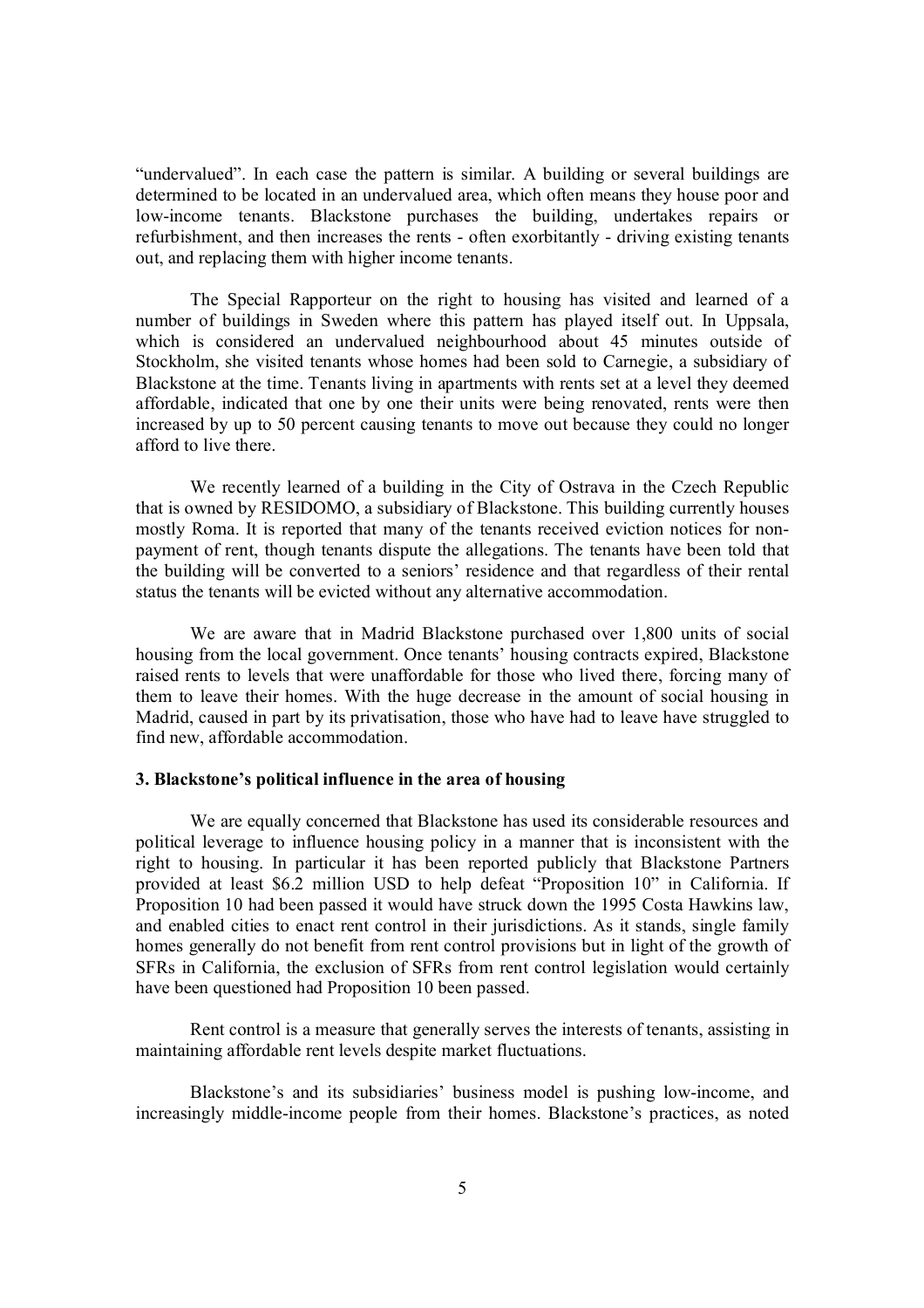above, have abruptly increased the rental payments of SFRs, making them unaffordable for millions of the existing residents, decreased the availability and affordability of social housing, and has undertook aggressive evictions to protect rental income streams to satisfy investors.

Under international human rights law, governments have an obligation to ensure access to affordable housing for the most vulnerable populations. When a private actor performs a social function that falls within human rights protections, that actor assumes the human rights obligations of the State.

In turn, we draw your attention to the fact that a number of your policies and measures are inconsistent with international human rights law and norms. The threat of eviction creates fear, anxiety and housing insecurity, inconsistent with requirements of the right to housing. Evictions which result in homelessness are a violation of the right to housing under international human rights law. Furthermore, access to affordable housing – with affordability defined by level of household income, not what the market can bear – is a cornerstone obligation of the right to adequate housing under international human rights law. International human rights law also imposes a positive obligation to ensure access to affordable housing for the most vulnerable populations. Furthermore, housing policies that may be neutral on their face, must not have a discriminatory effect. The Special Rapporteur has written extensively on these issues and would be happy to furnish you with relevant materials.

Business entities also have direct human rights responsibilities to respect and facilitate human rights, including the right to housing. This means Blackstone should refrain from taking any actions that will cause harm to tenants as well as taking positive steps to ensure the realization of the right to housing. In this context we would like to draw your attention to the United Nations Guiding Principles on Business and Human Rights, which were unanimously endorsed by the Human Rights Council in its resolution (A/HRC/RES/17/31), after years of consultations involving governments, civil society and the business community. The Guiding Principles have been established as the global authoritative norm for all States and companies to prevent, mitigate and address the negative business-related impacts on human rights. The responsibility to respect human rights is a global standard of conduct applicable to all companies, wherever they operate. It exists regardless of the ability and / or willingness of States to meet their own human rights obligations and does not reduce those obligations. It is an additional responsibility to comply with national laws and regulations for the protection of human rights. "The responsibility to respect human rights requires that business enterprises: (a) Avoid causing or contributing to adverse human rights impacts through their own activities, and address such impacts when they occur; (b) Seek to prevent or mitigate adverse human rights impacts that are directly linked to their operations, products or services by their business relationships, even if they have not contributed to those impacts."(Guiding Principle 13). To fulfill their responsibility to respect human rights, business enterprises should have in place: "(a) A policy commitment to meet their responsibility to respect human rights; (b) A human rights due diligence process to identify, prevent, mitigate and account for how they address their impacts on human rights; (c) Processes to enable the